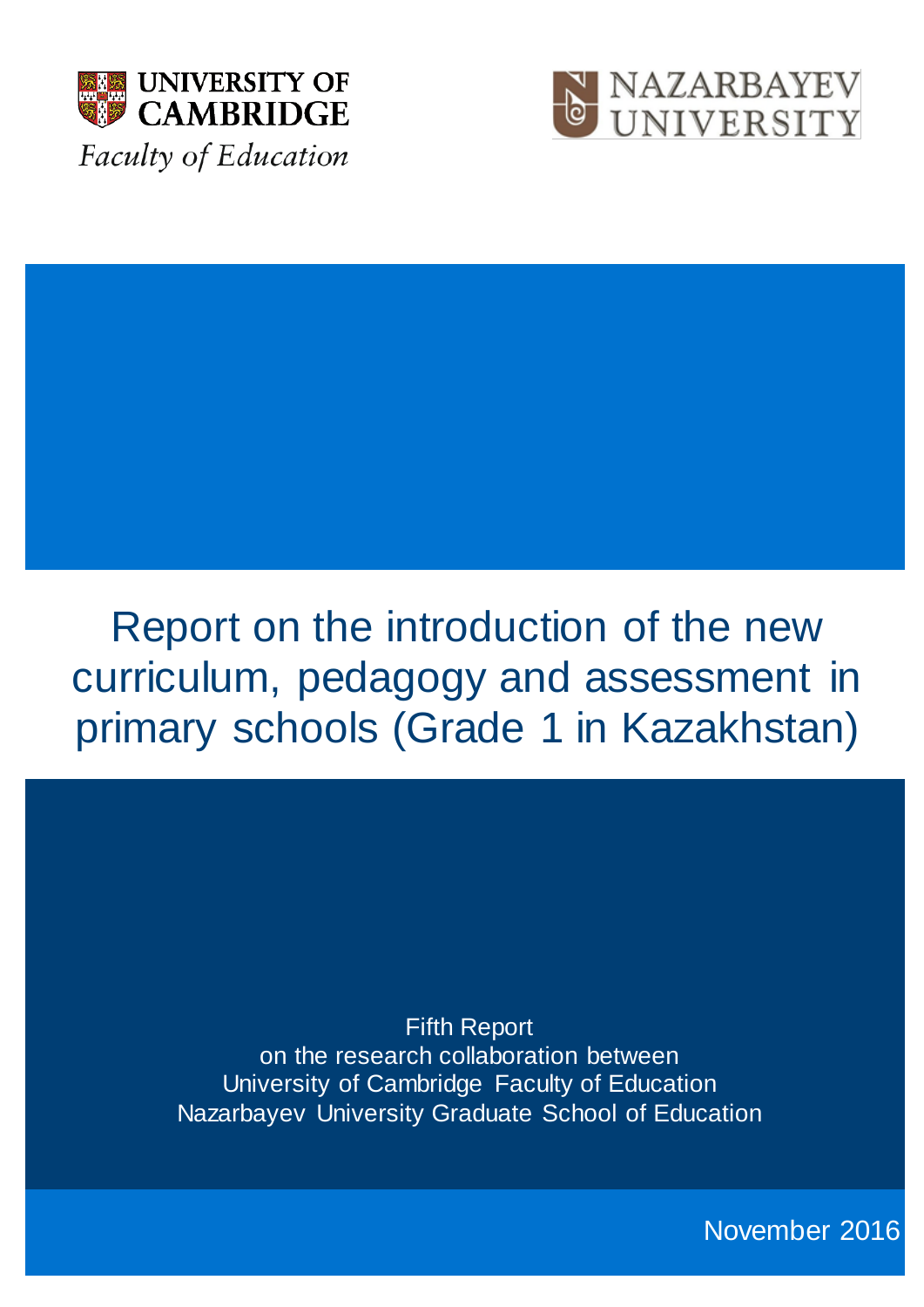

# **Executive Summary**

This report is the outcome of the study conducted by Nazarbayev University Graduate School of Education, the Faculty of Education University of Cambridge and the Nazarbayev Intellectual Schools research department. The study examined the attitudes and perspectives of schoolteachers, school principals and other stakeholders towards the implementation of novel features of the primary education curriculum and new principles and practices of assessment at mainstream schools in Kazakhstan. It had two aims

- To examine the attitudes and perspectives of schoolteachers, school principals and other stakeholders towards the implementation of novel features of the primary education curriculum and the new principles and practices of assessment at mainstream schools in accordance with the State Compulsory Standards of Primary Education in Kazakhstan.
- To provide recommendations for the effective implementation of the new curriculum and assessment practices in the primary education sector in Kazakhstan.

# **Methods used**

The study used two methods of data collection:

- 14 interviews and 7 focus groups with a total 35 participants were conducted in late April 2016 in six pilot schools to represent southern, western and central regions of Kazakhstan and an equal number of rural and urban locations
- A survey, which generated qualitative and quantitative data through a mix of written open and closed questions, was distributed to 67 Grade 1 and 253 teachers of other grades in late April 2016 in the six pilot schools visited. It was further administered to 253 Grade 1 teachers (only) in early May 2016 in the remaining 24 pilot schools.

The discussion of the curriculum strand of the study opens with the suggestion that two concepts of 'curriculum control' and 'curriculum coherence' used by Oates (2010) in a transnational analysis of the development of and management of curriculum development could prove useful in the analysis and these are discussed further.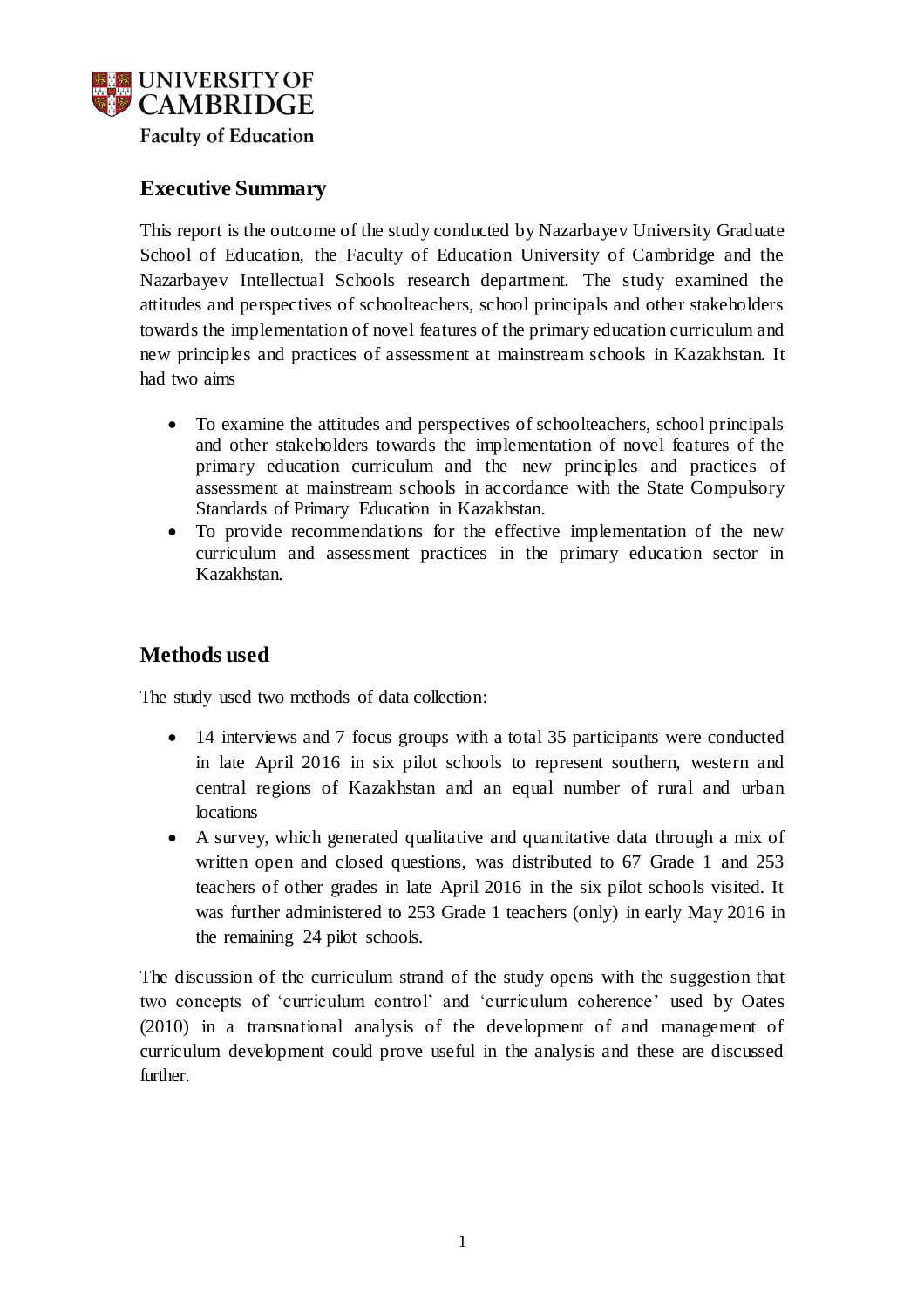

# **Findings on the new aspects of the curriculum**

# **The main finding of the curriculum strand of the study suggests that perceptions and practices did change over time in the introduction of the new curriculum.**

The qualitative data showed that many teachers and head teachers saw the new curriculum as a significant change in thinking and practice or as one head teacher said, 'We have had change before but this is a paradigm shift.' (Principal SK U). Teachers strongly believe that the new primary school curriculum is aimed at the development of functional literacy of students, i.e. an ability to apply knowledge in real-life conditions, efficiently analyse, validate, communicate and solve problems in different situations.

Results show that first grade teachers in the 30 pilot schools  $(n = 282)$  have a relatively positive attitude towards the content of the new curriculum. Teachers tend to agree that the content of subjects is aligned with the aims and objectives in the new curriculum. In contrast, teachers are less positive about the support received to deal with the demands of the new content, the number of contact hours available with the students in the new curriculum and especially with the level of difficulty of the new curriculum.

Teachers stressed the importance of preschool education and the preparation of children for school. The perception of urban and rural teachers about the new curriculum is similar for all components of the curriculum. Only statistically significant differences were found in the teachers' perceptions regarding the difficulty of the curriculum.

Rural teachers considered that the difficulty of the curriculum is less adequate for the majority of the students compared to their urban counterparts. More specifically, 66% of urban teachers agreed or strongly agreed that the difficulty of the new curriculum is at the right level for students, compared to 54% of rural teachers.

**Overall, teachers working with the new curriculum demonstrate a more positive attitude toward curriculum content than teachers working with the old curriculum.** 88% of teachers using the new curriculum agree or strongly agree with the statement 'The content of subjects is appropriate to achieve the aims and objectives of the curriculum', compared to over 81% of the sample of teachers of other grades working with the old curriculum.

Similarly, 80% of first grade teachers indicated that they agree or strongly agree with the statement 'The number of subjects in the new curriculum is more appropriate to achieve the aims and objectives of the curriculum', compared to 60% of the sample of teachers using the old curriculum. On the contrary, analysis of the interview data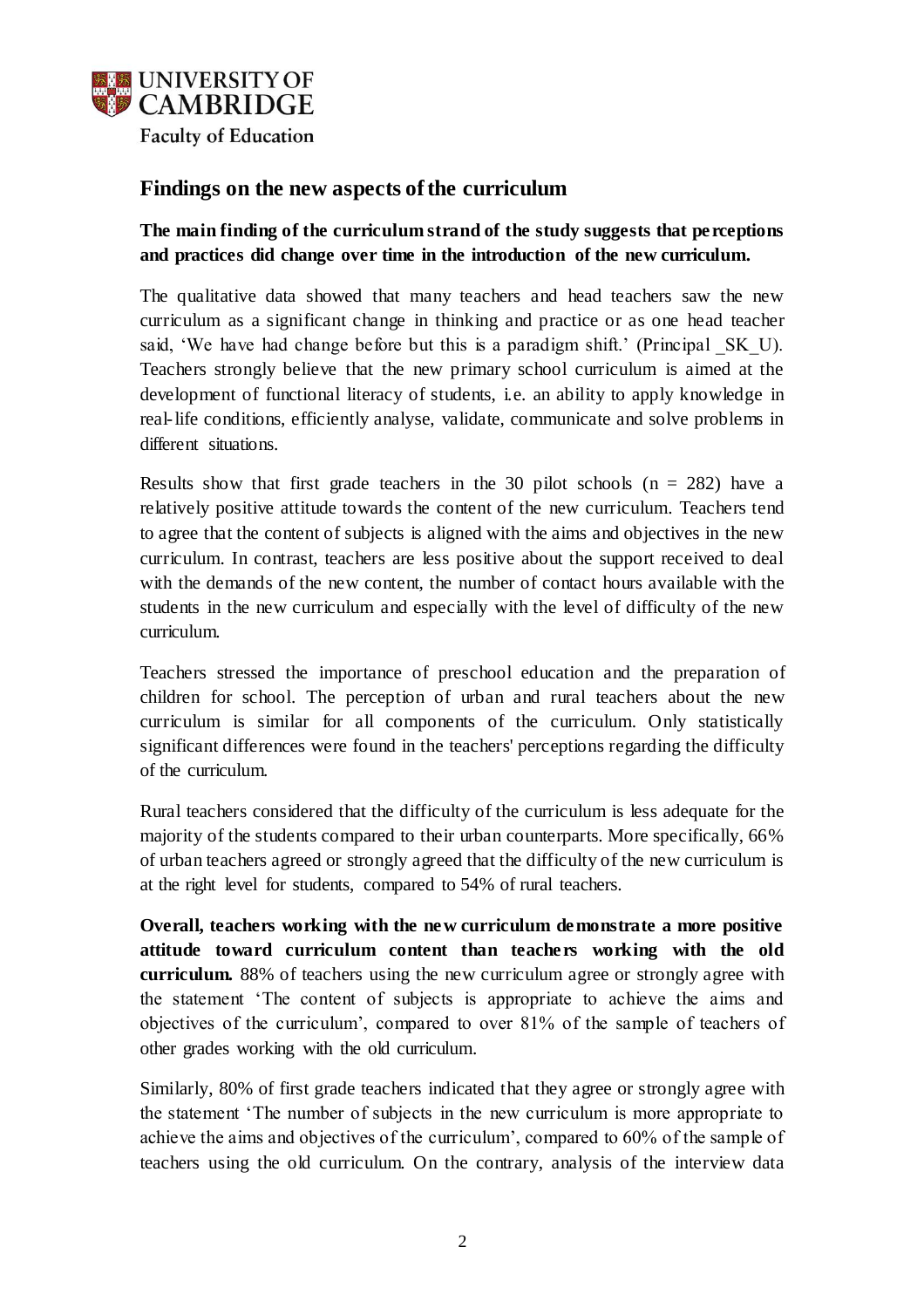

evidenced that a number of teachers were not confident about the efficiency of integration of certain subject in the new curriculum, such as Music and Fine Art.

**In the area of pedagogy, teachers reported the change in the role, which required new ways of working in the classroom and a shift to greater preparation**. The teachers noticed that pupils wanted to come to school more and found the pedagogic approaches more interesting and engaging. This parallels the increased motivation that some teachers described.

Collaboration had increased and teachers were collaborating within and between schools. This was highly valued. The collaboration was between teacher and teachers, student assistants and teacher, between schools and it took many forms. The teachers were engaging in joint planning, co teaching, observations of each other, training sessions and team teaching. This was very new in many cases and at first had been challenging but the teachers talked of it being valued.

#### **Challenges**

One of the biggest issues faced by teachers is the increased workload. One of the reasons for the increased load is more preparation time for planning lessons, added to by the need to search for resources, make materials and be creative, as mentioned in previous sections. Another reason for increased load is the extensive reporting that the schools were required to undertake and it was not clear how the information gathered was used for decision-making.

There were issues around managing the content in the curriculum, the prescription of the timetable hours and the time allocation per subject. The research analysis shows that teachers faced a lot of difficulties while piloting the new curriculum on language subjects; however, they saw marked advantages of the programme as well. In contrast to the Russian language teachers, English language teachers were less positive in their statements about innovation.

The **conditions for active learning** in some schools were very limited i.e. furniture immovable etc. The big issue for many teachers was mixed ability teaching, particularly in the rural schools. Resources vary a great deal between school types from some having a lack of water to some schools having daily Internet access. Internet access was key as many teachers were making their own resources.

One of the **essential resources** for pilot schools was an online platform (sk.nis.edu.kz). Unfortunately, some schools could not access those online resources because of technical issues and limited Internet connection. To sum up, rural schools need support in improving their infrastructure, and urban schools need solutions with oversubscription of schools.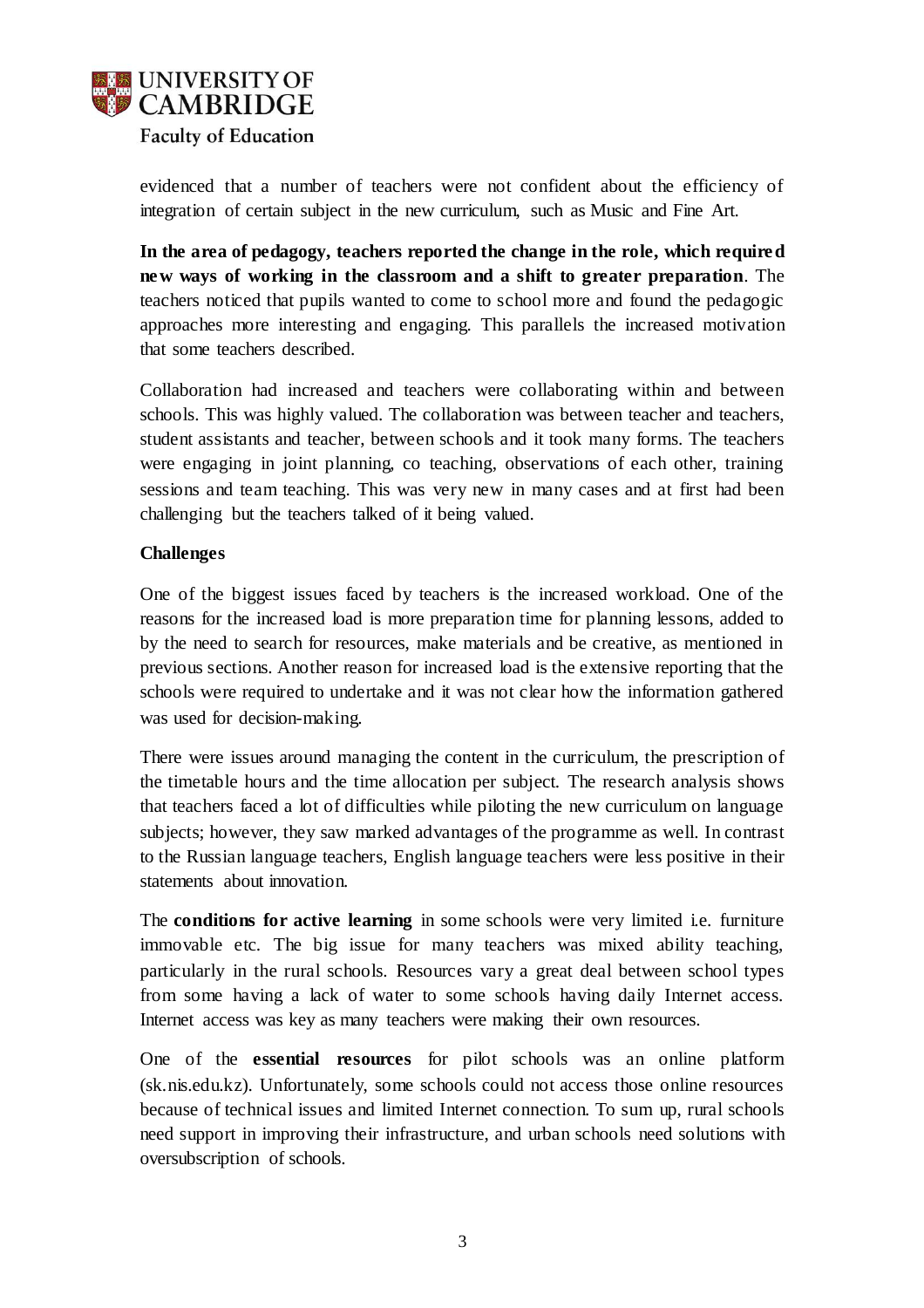

In terms of **textbooks**, interviewees preferred textbooks of Almaty Kitap & Nazarbayev Intellectual Schools. The majority admitted that Almaty kitap textbooks followed the curriculum exactly, which made teacher's life easier, whereas NIS textbooks required more effort from teachers and a contribution to the development of higher-order thinking skills. There were issues with multiple types of textbook and delays in delivering textbooks to schools.

# **Findings on the new practices and principles of assessment**

The assessment strand of the report opens with a discussion of **the purposes of assessment** and the shift being required of teachers in Kazakhstan from using assessment as an **accountability** function to using it to assess **learning and progress**. Winter et al.'s (2014) proposition that the existing five-point scale has come to be seen as unfit for purpose includes a critique concerning the absence of level descriptors and low discriminative function of using only three points from 3 to 5. Furthermore, teachers' judgments are often based on comparing each student's achievements with those of other students in the same class to adopt a norm-based model of assessment rather than an individualised pattern of child-by-child ability and achievements.

The findings of the assessment strand of the report support the idea of tailored learning and suggest that rewards of the new system include more **motivated children**. The previous system of motivation by simple grade allocations is being replaced by more individualised feedback on way to improve that encourage children' **self-reflection and autonomy**.

At the same time, traditional record keeping appeared to be getting in the way of thinking consciously about the deeper purposes and strategies of assessing students' learning. 'Control' was often mentioned as the purpose of assessment by those unfamiliar with the new curriculum. Indeed, teachers of other grades to Grade 1 in the six schools visited had little to offer in their opinions of the purposes of assessment beyond teachers being equipped to present to others evidence of their hard work through the mechanical repetitive checking of individuals in student workbooks. By contrast, two themes were significantly more prevalent for Grade 1 teachers compared to teachers of other grades: assessment to check the **acquisition of skills**; and, assessment to explicitly check each **student's learning objectives** had been achieved. Hence, one of the most significant findings was the awakening of teachers' professional interest in how and why students are assessed to benefit them best. Thus changes in assessment practices have prompted **higher salience** in the purposes of assessment towards a general review of teachers' attitudes on what it is they are hoping to see realised from their teaching.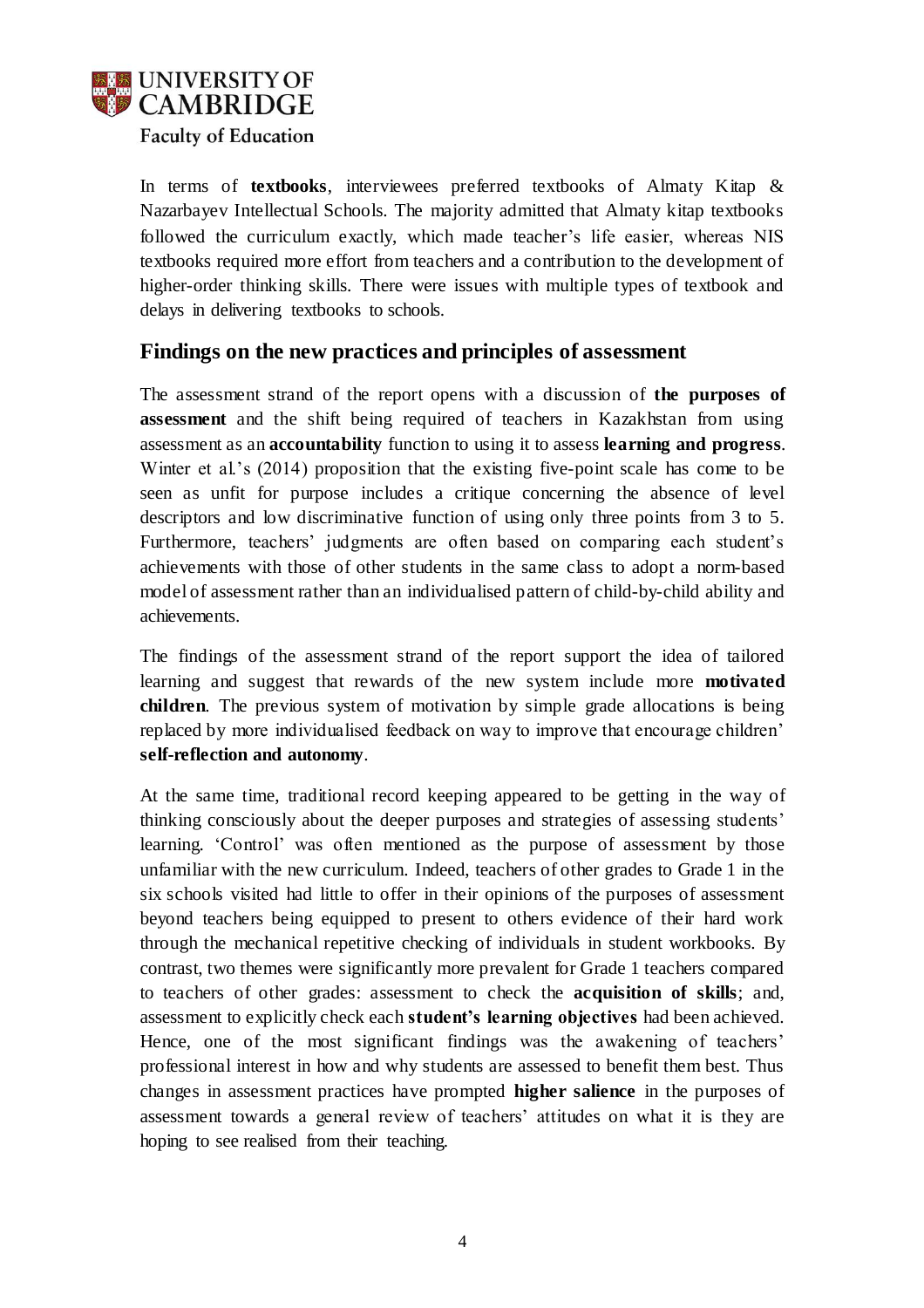

Apart from discourse within schools, what has taken a considerable amount of effort on the part of teachers of the new curriculum is **explaining to parents** what the new forms of reporting mean to explain and justify why students are not grades given on a daily basis. This has taken up teachers' time but has provided a mechanism by which children's learning can be discussed in parent-teacher groups and individually with parents. Therefore, an important by-product of altering the reporting system to parents has been to engage more with parents. Conversations have begun to be more commonplace that directly set out to create a **common understanding of a child's learning objectives** at school that involve parents directly and through negotiation and joint endeavour build up better home-school relationships. Although, it had to be said that hard-to-reach parents still await this new dynamic and not all parents were that concerned as to the changes or their meaning.

Uncertainty around the precise and constant **definition of criteria** illustrates the potential lack of coordination and leadership within the school and a reluctance to make professional judgements with confidence. The confusion over how criteria were set and applied was not limited to just one school but in other cases the flexibility of the system was seen as a benefit as much as a drawback. Some of the criteria for some subjects for some teachers are still unclear and the responsibility as to who defines them even more problematic. The level of difficulty of criteria needs monitoring and constant review to allow the level to be realistically achievable for all students.

However, through the introduction of criteria-based assessment, **formative assessment** is becoming better understood in its own right. Despite this it has taken some effort to undo the practices of many years and for teachers to write a formative comment rather than a habitual grade. Indeed, there is still a long way to go in allowing all teachers, even those exposed to the new curriculum, to develop confident understanding of formative assessment principals and their place in an overall assessment for learning paradigm.

Overall, despite the radical overhaul in thinking required, teachers seem overwhelmingly positive towards the reforms and as professionals can see its benefits as well as initial problems of implementation. In terms of reform, the survey results show that an **Assessment for Learning** approach is already prevalent in the Grade 1 teachers in the 30 pilot schools so marked progress towards emphasising learning over reporting for accountability appears to be on the way.

#### **Training, support and the management of change**

The strand of the report on training, support and the management of change stresses that **crucial role undertaken by NIS** was very important for all schools and for rural schools in particular, where other sources of support were limited. This has implications as the process is scaled up.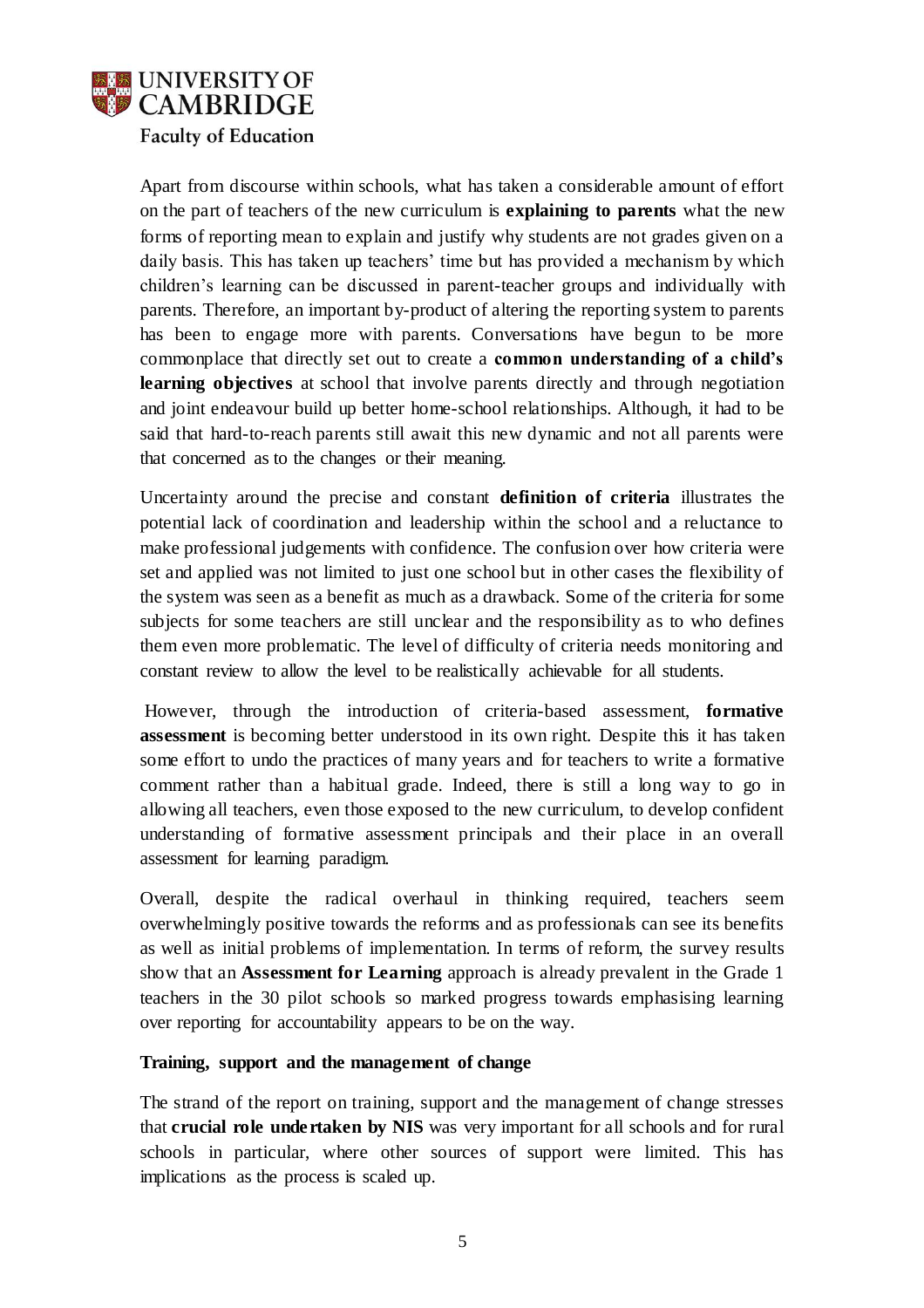

Importantly, there are **different needs at different times** in the training and learning process and this needs careful thought (Cordingley et al, 2016). The survey data also showed that the training needs of less experienced staff were greater than the experienced staff even if the content was new to both groups. This suggests that less experienced staff need greater support and may be for longer.

Some **schools felt isolated** and wanted more connection to the Oblast [regional] office. Others were connected, running workshops and sharing their experiences with schools and parents in their locality. There were different perceptions of their roles and collaboration amongst the pilot schools and this was related to the variability of leadership, support, feedback, and collaboration.

There was **some evidence of tensions or differences of understanding of purposes** between different parts of the system and at different levels. An example was the tension between accountability and development. The teachers and schools described being in an experimental state i.e. learning about and developing practice, trying out ideas and working to understand the innovations required. At the same time, the change was being assessed via student outcomes. This is a very early stage and this is a controversial and debatable idea.

It was not clear in the enquiry **how the feedback from the teachers was informing decision-making.** There was much reporting and multiple forms according to the teachers. If the system and policy makers are to learn from the experience of the teachers, then the system needs to have a learning orientation rather than a solely accountability focus.

The experience of the pilot schools suggests that the challenge of implementing a new curriculum with new assessment modes and new pedagogical approaches has been positive and has shown elements of innovation and ownership in these schools.

# **Recommendations**

The report concludes by providing recommendations, as listed below, on the implementation of new curriculum and assessment principles in Kazakhstan.

## **1. Coherence and control in the reform**

We have suggested that the idea that coherence and control can be a very important analytic tools for examining the effectiveness of educational policy. We see that the examples of coherence in the policy and practice have been very powerful drivers of change in this research.

 The coherence between the aims of the curriculum and the assessment practices have been powerful drivers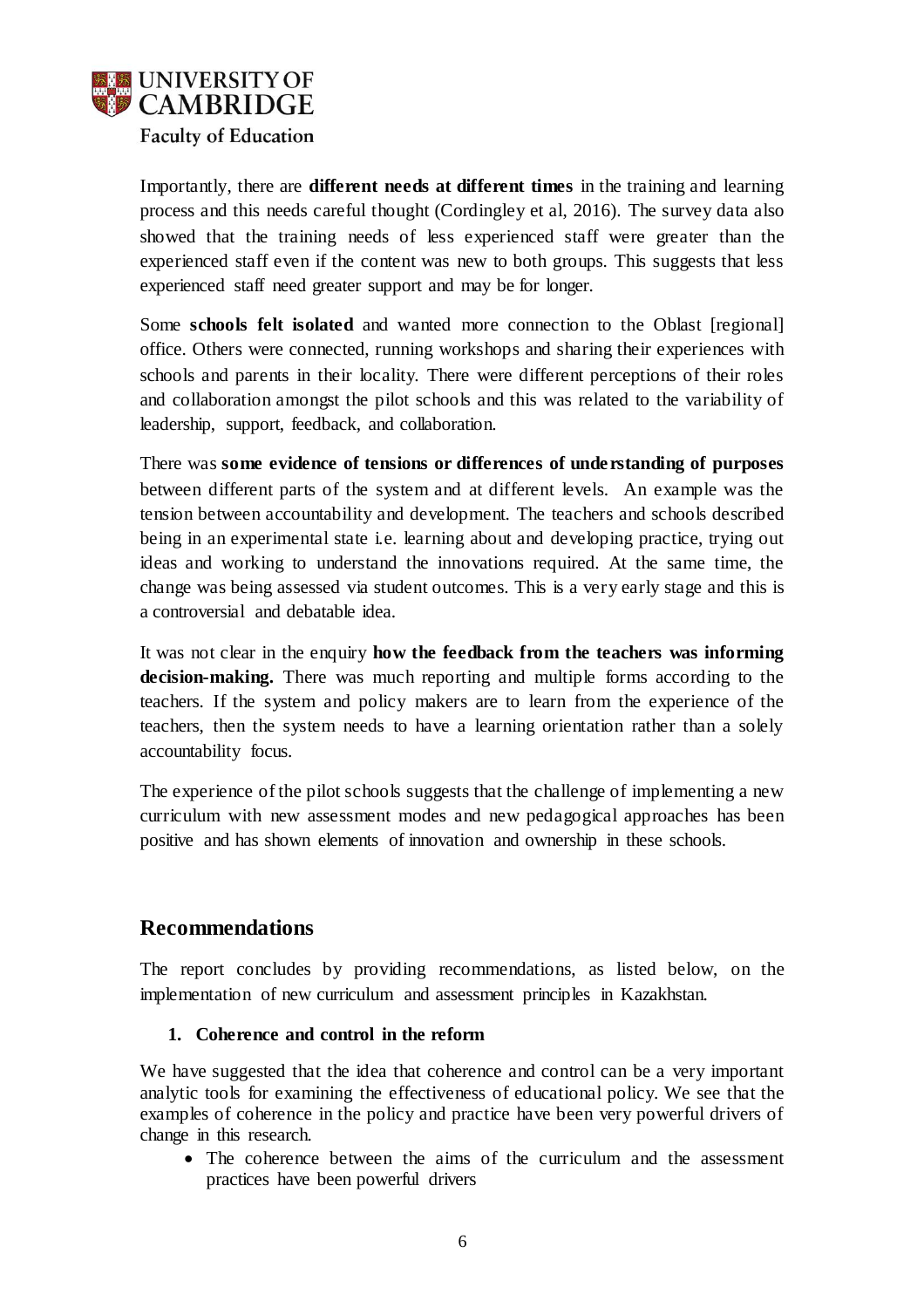

- The cross-curricular themes have been levers for collaboration within and between schools
- The autonomy of teachers and schools have driven important aspects of the reform, e.g. school principals engaging with their communities and parents to explain the reform and take the initiative; teachers creating their own resources and collaborating within schools
- The sustained support and training have been supportive of real change in many teachers

However, there are also tensions

- Between the imperative of teacher experimentation at a time of the introduction of a new curriculum, pedagogy and assessment practices and the understandable desire of policy makers to demonstrate success thus monitoring and testing prematurely
- Between the aims and the provision of resources to meet those aims
- Between prescription and flexibility
- Between the experience of the pilot schools, the pace of change and the demands of scaling up

## **2. The Basics: Resources**

Rural schools need support in improving their infrastructure, and urban schools need solutions with oversubscription of schools. Moreover, schools require more resources to implement the new curriculum. There are examples quoted in our report which show that Akimats (local authorities) responsible for providing school with resources did not have sufficient budget to provide those. One of the suggestions is that funding goes from the Republican budget. Provision of necessary resources is essential, as it can have serious implications for the future roll out and even more demand on resources. This is a key recommendation and is crucial to the impact of the reform in rural areas.

## **3. The curriculum and content**

Teachers and head teachers to be given some autonomy over the timetable e.g. length of lessons, ability to have double lessons and sequence the content. This will enhance necessary local problem solving as well as the sense of professionalism and motivation of staff.

## **4. Pedagogy**

Continue to monitor the curriculum introduction and particularly with a focus on the pedagogic approaches to ensure the change develops.

Build on and reward the autonomy, collaboration and creativity of teachers who are creating their own resources.

Develop credible alternatives to the web based materials on the NIS sites that rural teachers can easily access, e.g. on CD.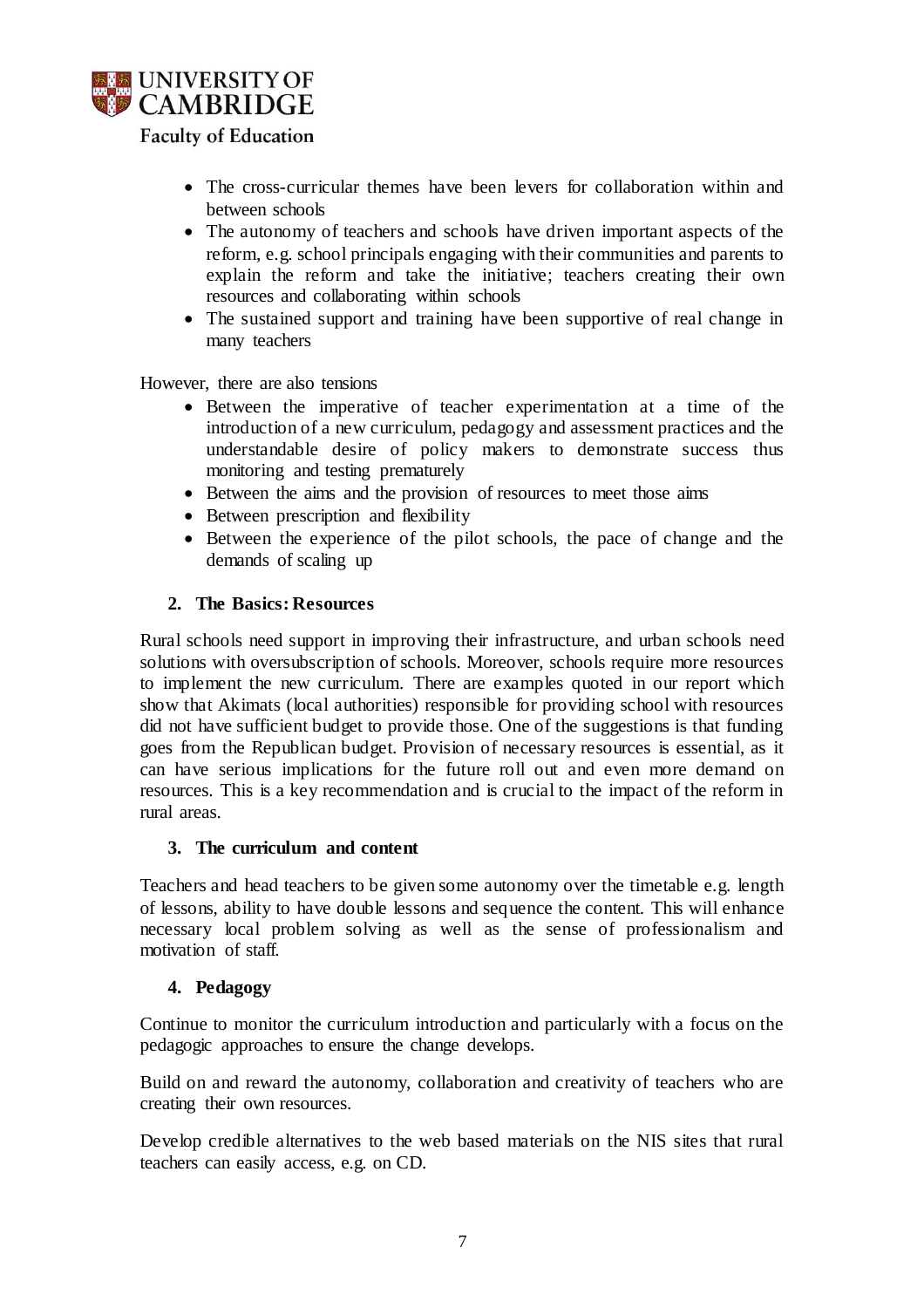

# **5. Textbooks**

Textbooks need to be consistent with the curriculum and learning objectives, and if teacher autonomy and resourcefulness are to continue to be expected then teachers need more support in the professional use of textbooks. There were issues with multiple types of textbook and delays in delivering textbooks to schools. We are aware that this situation has moved on and that decisions have been made already about textbooks to be used.

#### **6. Teachers and teachers' workload**

The shift in the teacher's tasks and role should be openly acknowledged and adjustments made in the Stavka to recognise the different expenditure of time on tasks such as preparation.

There needs to be a monitoring of the increase in teacher workload and steps taken to address increases and the recognition of this.

#### **7. Support and training**

There is a need to ensure the coherence of the key messages re the new curriculum assessment and pedagogy and these need to be communicated clearly at all levels of the system including regional and local.

- The identified supports e.g. methodological collaboration etc. need to continue to be developed
- The emphasis on teacher education and the increase in quality needs to continue as it is showing dividends
- Continue the level of support and training and recognition of different stages of training according to experience of the changes. More experienced colleagues will need support but less than less experienced colleagues and they can be used to support and mentor less experienced peers
- Continue to allow teachers a range of training experiences including seeing the desired changes in action
- Assess the level of need and the capacity of training and support providers to meet the real need
- Build on the local networks being established at local level i.e. between schools and schools and parents and schools. Give resource to these networks in order to strengthen them and support the leaders emerging at this level.
- There is an urgent need for training in mixed ability teaching for many teachers in rural settings who have to deal with multiple changes and this will escalate in the near future
- The activities where teachers and school principals are working closely with parents should be encouraged and the best practices shared

## **8. Change and scaling up**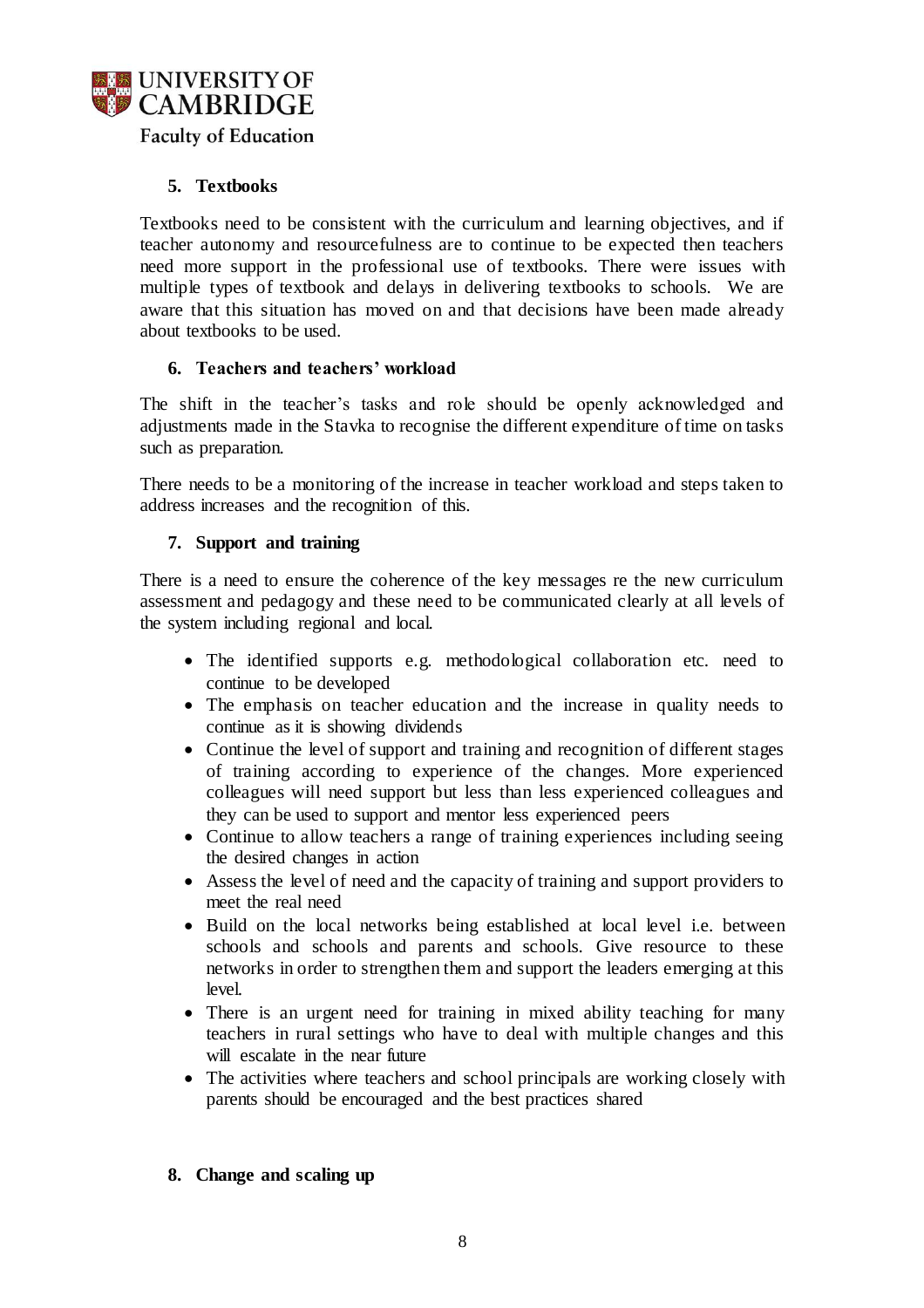

Training and support have been identified as a key driver of the development. Three key issues for the scaling up of the mainstream roll out are these:

- 1. The issue of the future level of training and support. Will the same level of training be available? Would the pilot schools have to provide this level of training and support and could they provide it?
- 2. The induction of new teachers who have moved after training will be an issue i.e. how will new teachers be inducted?
- 3. There is a need to test the cascade model, which may dissipate the understanding. The issue of fidelity to the programme means that there must be an awareness and recognition of signs of dilution.
	- Need for monitoring, ongoing research and evaluation of the pilot experience
	- The point made above to inform policy amendments
	- Monitor the reporting load and bureaucratic demands on teachers and try to reduce the overload

#### **9. Criteria-based assessment**

Initial-teacher education and professional development programmes need to talk more specifically about the reasons behind the criteria that are being asked to be upheld. An overall strategy for each subject discipline for each year would be helpful. This would be especially helpful for some subjects such as music, physical education and less formal academic subjects.

A grade on grade plan that clearly shows the continual acquisition of knowledge, skills and student autonomy from Grade 1 to Grade 11 would provide some shortterm and long-terms targets in a larger sense to allow contextualisation of criteria for teachers in each grade.

#### **10. Formative assessment and other classroom practices**

Although there is encouraging evidence that teachers are beginning to adopt a student-centred Assessment for Learning approach that includes formative assessment principles, monitoring and evaluation of the reform process in assessment needs to continue with research to compare the growth and overall acceptance of Assessment for Learning beliefs as they spread out to other grades and from pilot schools

Teachers' and parents' understanding of how formative assessment works beyond stickers and other forms of extrinsic motivation needs to be developed. More training in the theories and rewards of formative assessment in terms of motivating and appraising students to encourage self-development and intrinsic willingness to learn need to be made more prominent

Teachers' need to have age-appropriate awareness of the types of activities that may be seen as formative plus consider how some summative activities may work alongside formative practices especially as children are readied for external evaluations in the higher grades